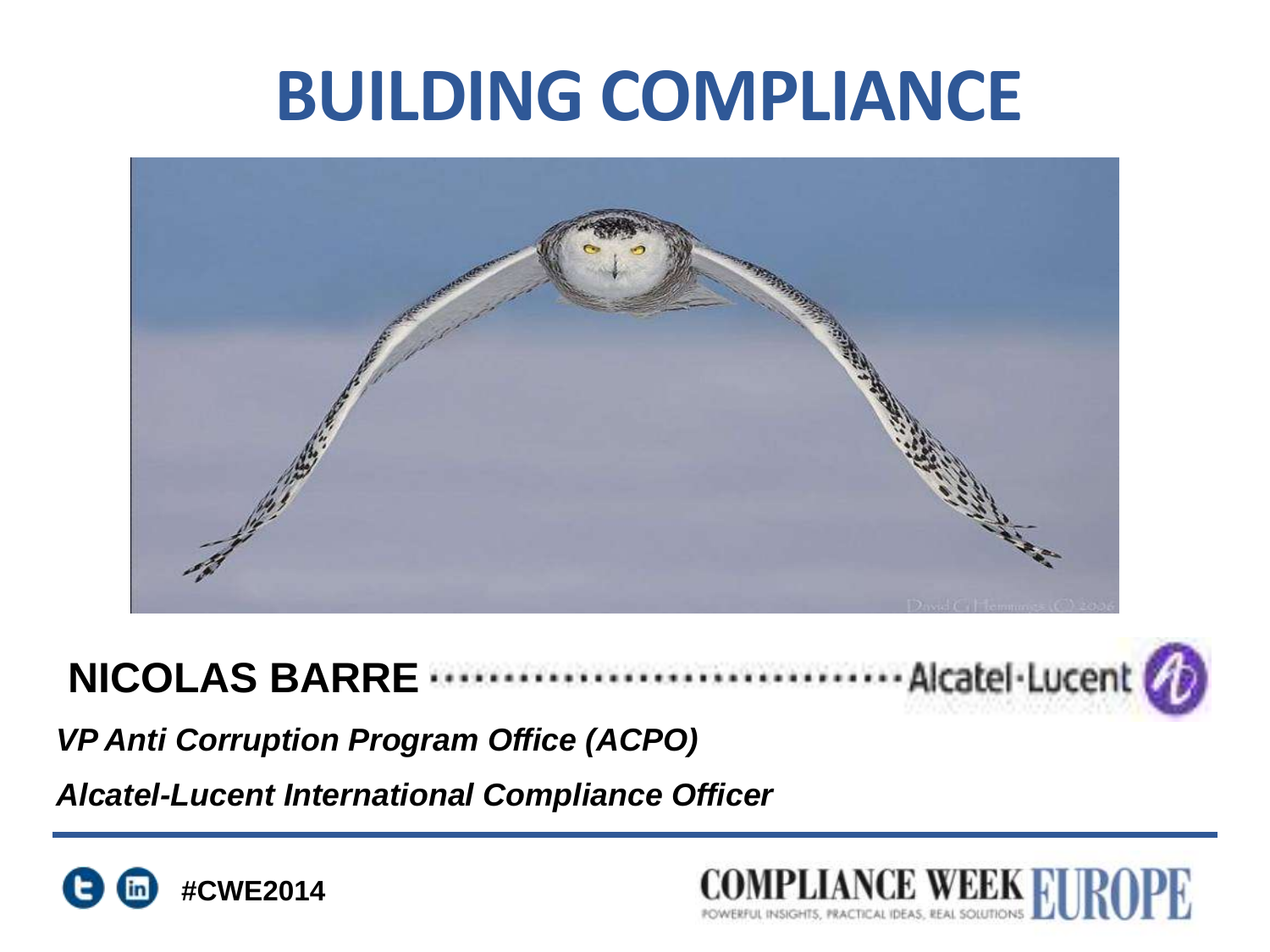## **A FIVE-YEAR INVESTMENT**

#### **CONCERNS AND EXPECTATIONS**

# **SUSTAINABLE COMPLIANCE**



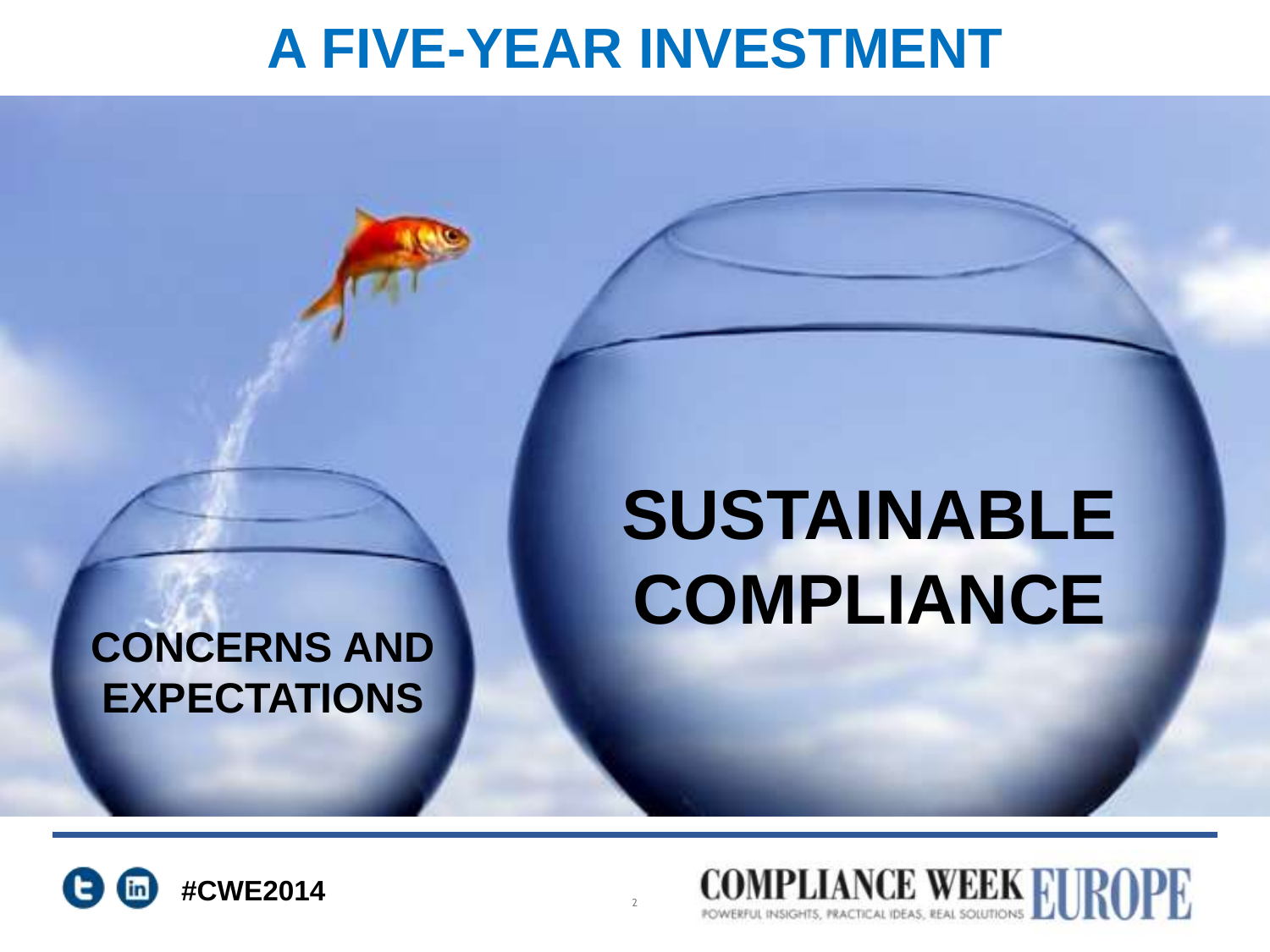# **Main Ingredients**

Tone at the top Build a team / assign responsibilities Describe processes Select a dedicated IT tool Compliance in existing processes Train, train, train …

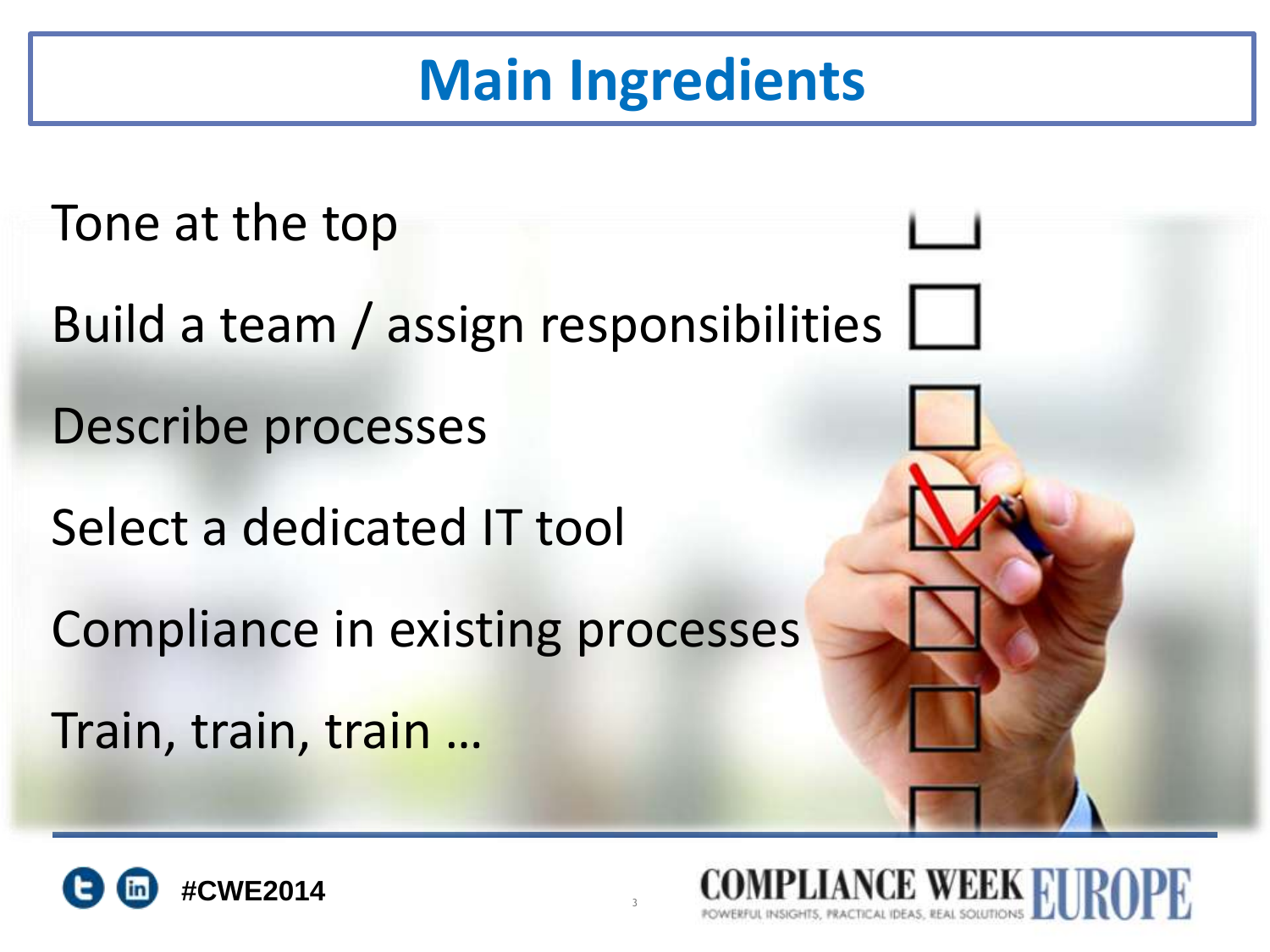# **Roadmap**

| 2009                                                                                                     | 2010                                                                                                                                                                     | 2012                                                                                                                                                          | 2013                                                                                                                         | 2014                                                                                                                                                                                          |
|----------------------------------------------------------------------------------------------------------|--------------------------------------------------------------------------------------------------------------------------------------------------------------------------|---------------------------------------------------------------------------------------------------------------------------------------------------------------|------------------------------------------------------------------------------------------------------------------------------|-----------------------------------------------------------------------------------------------------------------------------------------------------------------------------------------------|
| Establishing<br>Foundation                                                                               | <b>Build on</b><br>Foundation                                                                                                                                            | Re-define Third Party<br>Compliance                                                                                                                           | Implement Compliance<br><b>Third Party Screening</b>                                                                         | Refine & complete Compliance<br>Third Party Screening                                                                                                                                         |
| • Third Party<br>Screening &<br><b>Selection Process</b><br>issued, covering<br>third party<br>resellers | • Expansion to<br>include other<br>business<br>groups<br>engaging sales<br>third parties:<br>Enterprise, RFS,<br><b>ASN</b><br>• Phase-out of<br>agents &<br>consultants | • Monitor Y1 report<br>• Prohibition on use<br>of Agents &<br>Consultants and<br>former A&C in any<br>role<br>• Requirement to<br>screen all third<br>parties | • Monitor Y2 report<br>• Third Party<br>Screening<br>Processes,<br>Screening Tool and<br>Third Party Register<br>Implemented | • Monitor Y3 report<br>• Third Party Screening<br>Processes updated<br>• Completion on TPST roll-out<br>Implementation including<br>other non sales third parties<br>• Ongoing actions on the |
|                                                                                                          |                                                                                                                                                                          |                                                                                                                                                               |                                                                                                                              | sanitization of the third<br>party register data                                                                                                                                              |
|                                                                                                          |                                                                                                                                                                          |                                                                                                                                                               |                                                                                                                              |                                                                                                                                                                                               |



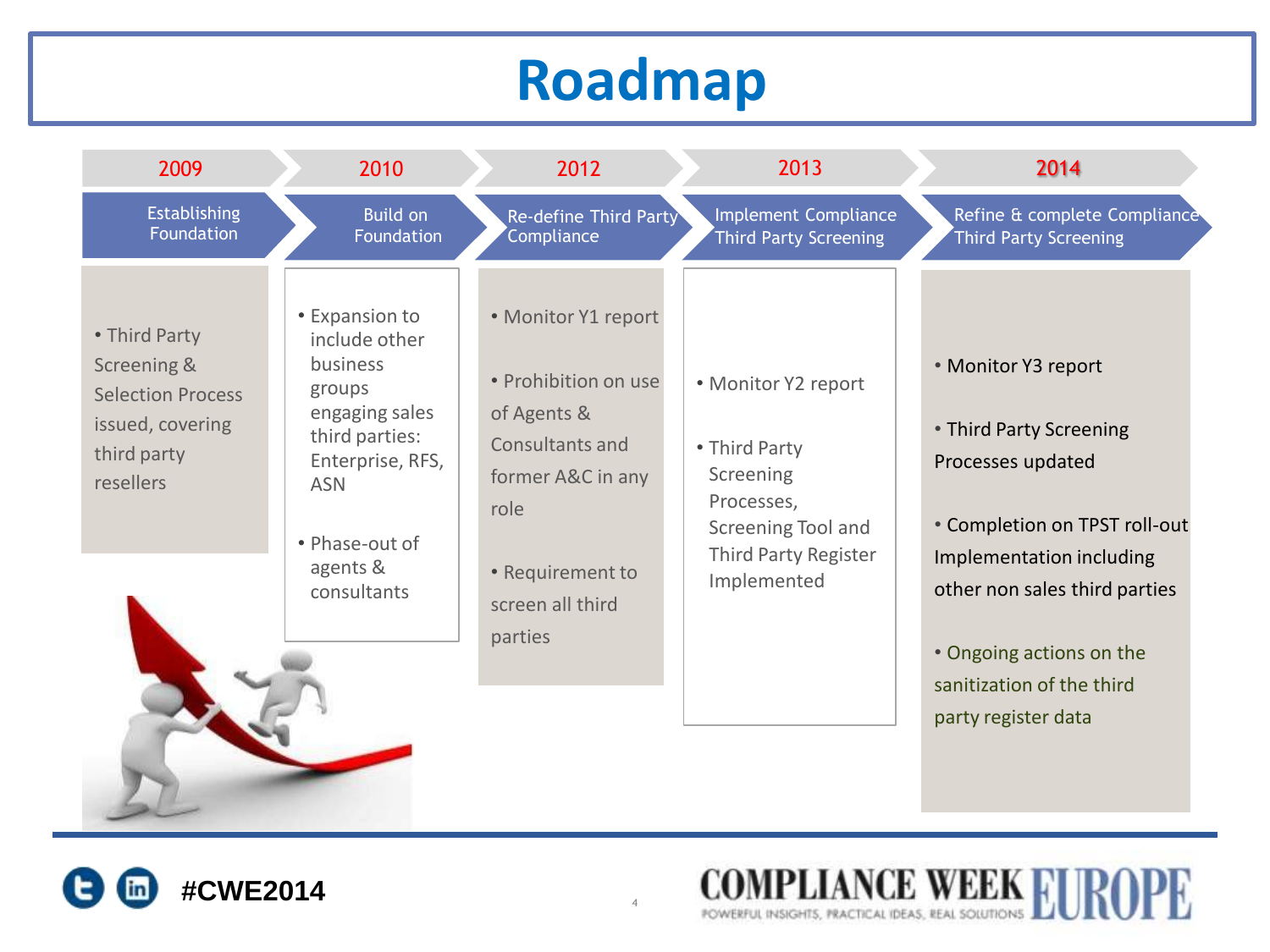# **Screening Tool - Building Blocks**

- Questionnaires: CPQ ACAF
- Risk Rating Due Diligences
- Approvals Flows
- Trainings Acknowledgment
- Decision Check List
- Escalation Process …